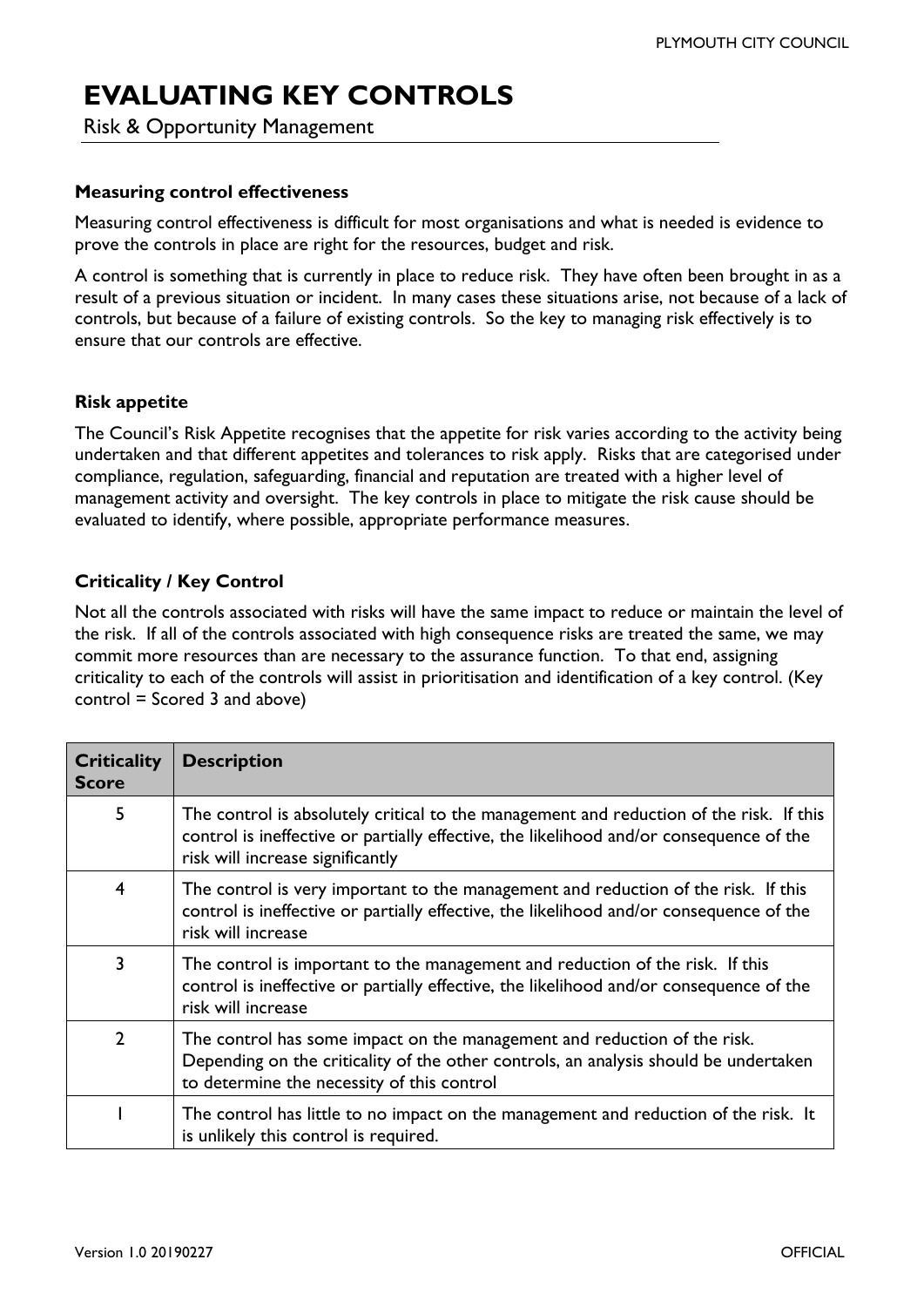# **Examples of key controls**

| <b>Preventative key controls</b> | <b>Detective key controls</b> | <b>Corrective key controls</b> |
|----------------------------------|-------------------------------|--------------------------------|
| Policies and procedures;         | Reviews of performance;       | Business continuity plans;     |
| Authorisation and approval;      | Reconciliations;              | Insurance;                     |
| <b>Staff Training</b>            | Audits and investigations;    | Disaster recovery plans;       |
|                                  | Monitoring                    | Case reviews                   |

## **Effectiveness**

Performance measures are used to assess the true effectiveness of the controls. An example is shown below:-

Risk: Catastrophic material failure of infrastructure

Cause: Lack of/ineffective maintenance

Event: Causes injury or death

| <b>Key Controls</b>                         | Criteria                                                                                                                                                                           |
|---------------------------------------------|------------------------------------------------------------------------------------------------------------------------------------------------------------------------------------|
| 1. Preventative/routine maintenance program | % of routine maintenance tasks carried out in<br>accordance with designated timeframes                                                                                             |
| Inspections                                 | % of maintenance inspection carried out in<br>accordance with designated timeframes<br>% of issues identified during inspections that are<br>rectified within specified timeframes |

| <b>Effectiveness of</b><br>Control I | <b>Performance</b>                                                         |
|--------------------------------------|----------------------------------------------------------------------------|
| Effective                            | 100% of routine maintenance tasks conducted within designated timeframes   |
| Mostly effective                     | 80-90% of routine maintenance tasks conducted within designated timeframes |
| Partially effective                  | 50-79% of routine maintenance tasks conducted within designated timeframes |
| Not effective                        | <50% of routine maintenance tasks conducted within designated timeframes   |

| <b>Effectiveness of</b><br><b>Control 2</b> | Performance                                                                                                                                                              |
|---------------------------------------------|--------------------------------------------------------------------------------------------------------------------------------------------------------------------------|
| <b>Effective</b>                            | 100% of maintenance inspections conducted within designated timeframes and 100% of<br>issues identified during inspections are rectified with specified timeframes       |
| Mostly effective                            | 80-99% of maintenance inspections conducted within designated timeframes and 80-99%<br>of issues identified during inspections are rectified within specified timeframes |